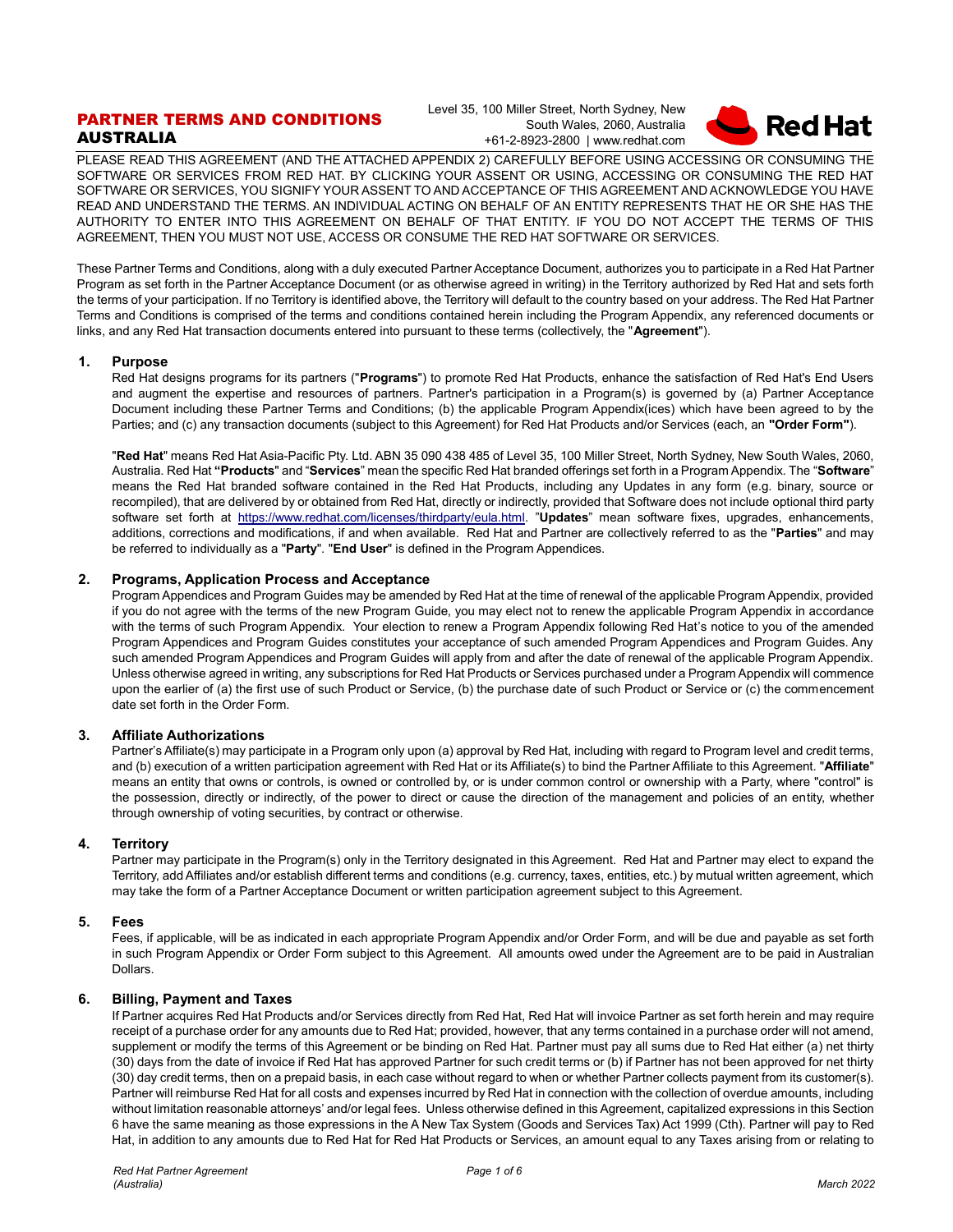this Agreement that are paid or are payable by Red Hat unless Partner presents Red Hat with a valid tax exemption or resale certificate. If a party makes a Taxable Supply in connection with this Agreement for a Consideration which represents its Value, then the Recipient of the Taxable Supply must also pay, at the same time and in the same manner as the Value is otherwise payable, the amount of any GST payable in respect of the Taxable Supply. The Recipient's obligation to pay GST is subject to a valid Tax Invoice being delivered. "**Taxes**" means any form of taxation of whatever nature and by whatever authority imposed (including without limitation, GST and any fine, penalty, surcharge or interest), exclusive of any taxes based on the net income of Red Hat. In the event of a cross-border transaction, if Partner is required under any applicable law or regulation, domestic or foreign, to withhold or deduct any portion of the payments due to Red Hat, then the sum payable to Red Hat will be increased by the amount necessary for Red Hat to receive an amount equal to the sum it would have received had no withholdings or deductions been made. The Parties will work together in good faith to minimize adverse tax consequences created by cross-border transactions. Any payments more than thirty (30) days past due will be subject to a late fee of one and one-half percent (1½%) per month, or the maximum rate allowable by law, whichever is less.

### **7. Verifications**

During the Term and for at least two (2) years thereafter, Partner will keep and maintain commercially reasonable written records regarding Partner's use and distribution of the Red Hat Products and Services and business activities related to the Program(s) ("**Records**"). Red Hat may, at its own expense, verify the Records to determine Partner's compliance with this Agreement. This verification may take the form of requests for information, documents or records (to which Partner will respond promptly), on-site visits (for which Partner shall grant Red Hat the requisite access), or both. The Parties will act reasonably and cooperate with each other in respect of such verifications. Any on-site visit will occur during regular business hours and will not interfere unreasonably with Partner's business. For an on-site visit, Red Hat will give Partner at least thirty (30) day's prior written notice.

# **8. Trademarks**

- **8.1** The term "**Red Hat Marks"** means the trademarks owned by Red Hat or a Red Hat Affiliate that are set forth in an applicable Program Appendix. Red Hat grants Partner a non-exclusive, non-transferable, royalty-free, revocable license in the Territory and during the Term to use the Red Hat Marks solely in connection with the marketing and distribution of Red Hat Products and/or Services as permitted in this Agreement, without the right to sublicense. Partner agrees to use the Red Hat Marks only as stated in this Agreement, and in doing so, to follow the standards of quality established by Red Hat and to adhere to the trademark usage guidelines found at: <http://www.redhat.com/about/corporate/trademark/guidelines> as amended from time to time and any other trademark terms contained in a Program Appendix (the "**Red Hat Trademark Guidelines**"). Any other use of Red Hat Marks is not permitted. Partner will provide Red Hat with representative samples of the use of Red Hat Marks contained within any materials including web pages, marketing, advertising, promotional and collateral materials ("**Promotional Materials**").
- **8.2** All goodwill created by the use of Red Hat Marks by Partner is for the sole benefit of, and accrues to Red Hat. Partner acquires no right, title or interest in Red Hat Marks or the goodwill associated with them, other than the right to use Red Hat Marks in accordance with this Agreement. Partner will not challenge the validity of Red Hat Marks, nor assist anyone in challenging their validity. Partner agrees not to make any application to register any Red Hat Mark or any domain names containing a Red Hat Mark, and not to use or register any trade name, trademark, service mark, slogan, logo or domain name that is confusingly similar to, or a reference to, any Red Hat trade name, trademark or service mark during or after the Term of this Agreement. Partner may not disparage Red Hat, Red Hat Marks or Red Hat Products and Services.

### **9. Additional Requirements**

- **9.1** Red Hat reserves all rights not expressly granted in this Agreement and all rights not expressly granted to the Red Hat Products and Services (including rights under any trademarks, copyrights, patents or other intellectual property of Red Hat). Partner will not use Red Hat Products or Services to create an offering competitive with Red Hat, directly or indirectly, or, unless specifically permitted in this Agreement, for the benefit of any other person or entity or permit any third party to make such use. If Red Hat determines that any of the Red Hat Products or Services is being used (in whole or in part) by Partner in any way to (a) avoid paying fees that would otherwise be due hereunder, (b) provide Services to third parties outside of the scope of a Program or (c) create revenue without payment of fees to Red Hat for Red Hat Products or Services, Red Hat may immediately suspend performance and/or terminate this Agreement and any Program, and reserves its rights to exercise any and all legal and equitable remedies available to it.
- **9.2** For each Red Hat Product (or Partner product that incorporates a Red Hat Product or Service, in whole or in part) that Partner sells to an End User under a Program Appendix, Partner shall purchase the equivalent Red Hat Product with respect to such conditions as the term (1 or 3 years) and support level. For example, if the End User purchases a one year 24x7 support level Red Hat Enterprise Linux product from Partner, Partner shall purchase a one year Premium (24x7) Red Hat Product from Red Hat. Similarly, Partner is only authorized to resell the complete Red Hat Product it purchased and is not permitted to decouple the Red Hat Product or sell it in parts. For example, Partner will not purchase a one year Red Hat Product from Red Hat and then break it into multiple shorter increments of time for resale. Partner will work with Red Hat to ensure that its resale of Red Hat Products to End Users is consistent with the terms for the Red Hat Products purchased.
- **9.3** Without limiting the generality of Sections 9.1 or 9.2 above, Partner agrees: (i) not to modify the Red Hat Products or Services in any manner unless agreed to by Red Hat in writing and (ii) not to use or resell the Red Hat Products or Services in any manner or for any purpose not permitted by this Agreement, including, without limitation, for Partner's own internal or production use, other than as may be expressly permitted in the applicable Program Appendix or by any applicable mandatory rule of law. For certain Programs and only during the term of the Program, Red Hat may provide Partner with access to non-production, evaluation, development kits and/or not for resale (aka "**NFR**") Red Hat Products for the sole purpose of testing and/or supporting its partners and/or End Users on issues related to Partner's rights and obligations hereunder. Should Partner resell or use its access to such Red Hat Products for Partner's own internal or production use other than as expressly permitted in the applicable Program Appendix, Partner agrees to purchase the appropriate Red Hat Product(s) under Red Hat's standard terms for such resale and/or use, and to pay the applicable fee for all periods. This Agreement establishes the rights and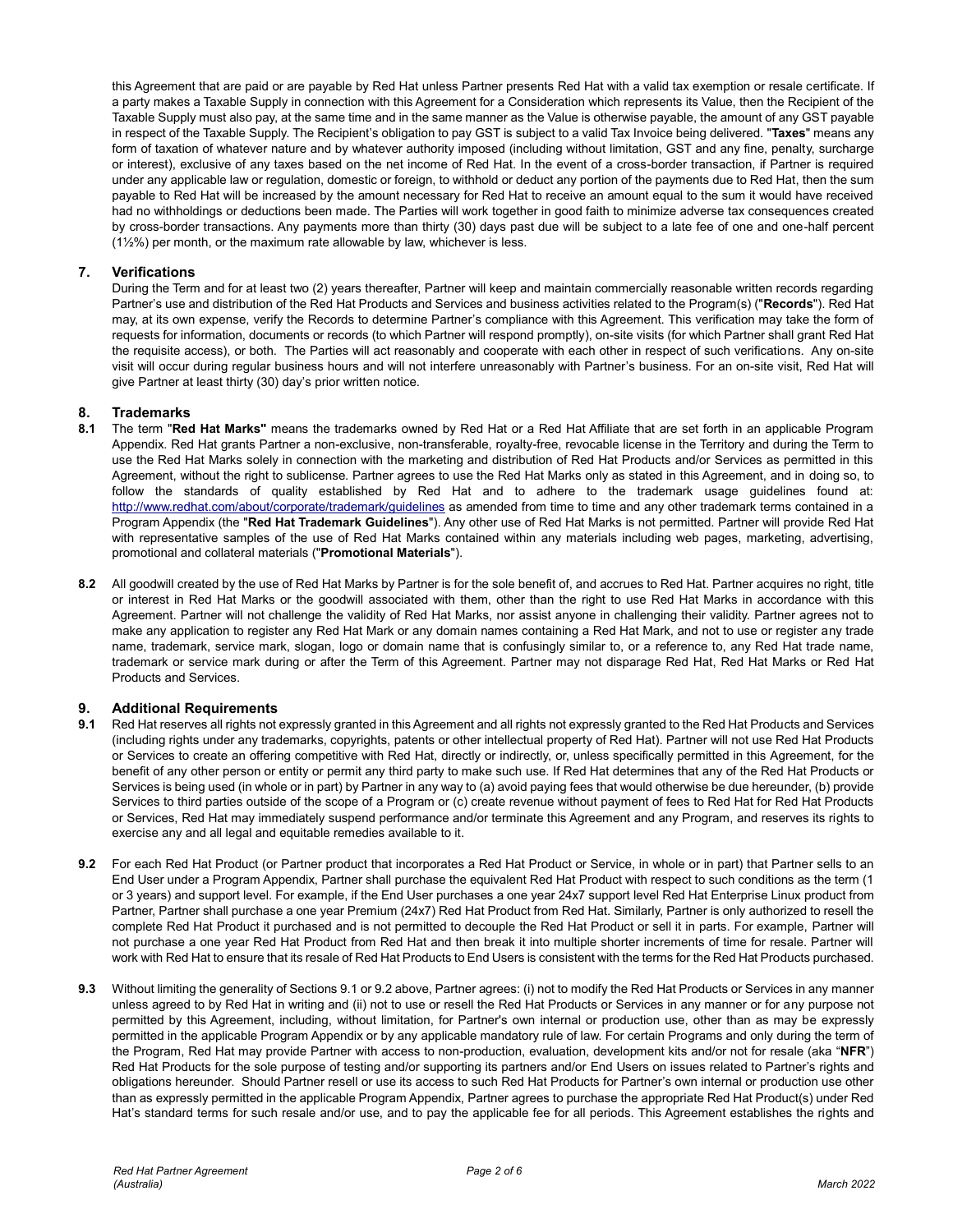obligations associated with Red Hat's Programs, Products and Services, and is not intended to limit Partner's rights to software code under the terms of an open source license.

### **10. Intellectual Property**

Partner agrees that all trade name, trademark, service mark, copyright, patent, trade secret, domain name and all other intellectual and industrial property rights anywhere in the world, including moral rights, and all applications, provisional applications, registrations, continuations and renewals thereof, and all associated goodwill (present or future) in and to the Red Hat Products and Services, are and will, as among the Parties, be owned by and vested in Red Hat or its licensors, notwithstanding any use of terms such as "purchase," "sale" or the like within this Agreement. Red Hat may provide access to third party software programs with the Red Hat Software that are not part of the Red Hat Software. These third party programs are (a) not required to run the Red Hat Software, (b) provided as a convenience, and (c) subject to their own license terms. The license terms either accompany the third party software programs and/or may be viewed at [http://www.redhat.com/licenses/thirdparty/eula.html.](http://www.redhat.com/licenses/thirdparty/eula.html) If Partner does not agree to abide by the license terms for the third party software programs, then Partner may not install, use or distribute them.

### **11. Limited Warranties, Limitation of Liability, Disclaimer of Damages and Insurance and Indemnity**

- **11.1 General Representations and Warranties.** Red Hat represents and warrants that: (a) the Services will be performed in a professional and workmanlike manner by qualified personnel; (b) it has the authority to enter into this Agreement with Partner; and (c) to Red Hat's knowledge, Red Hat branded Software does not, at the time of delivery to Partner, include malicious code for the purpose of damaging or corrupting the Software.
- **11.2 Disclaimer of Warranties.** EXCEPT AS SET FORTH IN SECTION 11.1 ABOVE, TO THE MAXIMUM EXTENT PERMITTED BY APPLICABLE LAW, THE RED HAT PRODUCTS AND SERVICES ARE PROVIDED "AS IS" AND WITHOUT WARRANTIES OR CONDITIONS OF ANY KIND, INCLUDING IMPLIED WARRANTIES OF MERCHANTABILITY, NON-INFRINGEMENT AND FITNESS FOR A PARTICULAR PURPOSE. Partner will make no representations or warranties on behalf of Red Hat regarding the Red Hat Products or Services in connection with the distribution of the Red Hat Products or Services or otherwise.
- **11.3 Limitation of Liability.** TO THE MAXIMUM EXTENT PERMITTED BY APPLICABLE LAW, FOR ALL EVENTS AND CIRCUMSTANCES, RED HAT'S AND ITS AFFILIATES' AGGREGATE AND CUMULATIVE LIABILITY TO PARTNER AND ITS AFFILIATES ARISING OUT OF OR RELATING TO THIS AGREEMENT AND ANY ORDER FORM HEREUNDER, INCLUDING WITHOUT LIMITATION ON ACCOUNT OF PERFORMANCE OR NON-PERFORMANCE OF OBLIGATIONS, REGARDLESS OF THE FORM OF THE CAUSE OF ACTION, WHETHER IN CONTRACT, TORT (INCLUDING, WITHOUT LIMITATION, NEGLIGENCE), STATUTE OR OTHERWISE WILL BE LIMITED TO DIRECT DAMAGES AND WILL NOT EXCEED THE TOTAL AMOUNT PAID TO RED HAT AND ITS AFFILIATES BY PARTNER AND ITS AFFILIATES UNDER THIS AGREEMENT DURING THE TWELVE (12) MONTHS PRECEDING THE FIRST EVENT GIVING RISE TO LIABILITY FOR THE RED HAT PRODUCT OR SERVICE THAT IS THE SUBJECT MATTER OF THE CLAIM OR U.S. \$5,000.00, WHICHEVER IS GREATER. THE FOREGOING LIMITATION SHALL NOT APPLY TO CLAIMS FOR BODILY INJURY (INCLUDING DEATH) AND DAMAGE TO TANGIBLE PERSONAL PROPERTY CAUSED BY THE NEGLIGENCE OF RED HAT OR ITS EMPLOYEES.
- **11.4 Disclaimer of Damages.** NOTWITHSTANDING ANYTHING TO THE CONTRARY CONTAINED IN THIS AGREEMENT OR ANY ORDER FORM, TO THE MAXIMUM EXTENT PERMITTED BY APPLICABLE LAW, IN NO EVENT WILL RED HAT OR ITS AFFILIATES BE LIABLE TO THE PARTNER OR ITS AFFILIATES FOR: ANY CLAIM BASED UPON A THIRD PARTY CLAIM; ANY INCIDENTAL, CONSEQUENTIAL, SPECIAL, INDIRECT, EXEMPLARY OR PUNITIVE DAMAGES, WHETHER ARISING IN TORT, CONTRACT, OR OTHERWISE; OR FOR ANY DAMAGES ARISING OUT OF OR IN CONNECTION WITH ANY MALFUNCTIONS, DELAYS, LOSS OF DATA, LOST PROFITS, LOST SAVINGS, INTERRUPTION OF SERVICE, LOSS OF BUSINESS OR ANTICIPATORY PROFITS, EVEN IF RED HAT OR ITS AFFILIATES HAVE BEEN ADVISED OF THE POSSIBILITY OF SUCH DAMAGES. Without limiting the generality of the foregoing disclaimer, Red Hat Products and Services are not specifically designed, manufactured or intended for use in (a) the planning, construction, maintenance, control or direct operation of nuclear facilities, (b) aircraft navigation, control or communication systems, weapons systems or (c) direct life support systems. Partner agrees that it is solely responsible for the results obtained from the use of the Red Hat Products and Services.
- **11.5 Insurance and Indemnity.** Partner shall put in place and at all times maintain during the Term and for two (2) years thereafter, at its own cost and expense, appropriate and sufficient commercial general liability insurance with a reputable insurance company to cover the activities of Partner contemplated in this Agreement. The premiums for these policies of insurance shall be the responsibility of Partner. Upon request, Partner will provide Red Hat certificates of insurance for all insurance coverage**.** Partner will indemnify and hold harmless Red Hat from any and all liability, losses, costs, damages or expenses, including reasonable attorney's, solicitor's or legal fees and costs, resulting from or arising out of third party demands or claims against Red Hat relating to any of Partner's actions including, but not limited to, performance or non-performance under this Agreement.

### **12. Publicity and Confidentiality**

- **12.1 Publicity.** Partner will keep confidential and will not disclose, market or advertise to third parties the terms of this Agreement (including the fees paid hereunder). Partner or Red Hat may reference its relationship with the other, in the normal course of business including during earnings calls, discussions with analysts, meetings with the press, customer briefings, general marketing activities and in regulatory filings. Neither Party will issue formal press releases or other similar activities referencing the other Party without the written consent of the other Party.
- **12.2 Confidential Information.** The Parties agree that Confidential Information provided under this Agreement will be held and maintained in confidence and each Party will use at least the same degree of care to protect such Confidential Information that it uses to protect its own confidential information, but in no event less than reasonable care. The recipient may use Confidential Information of the other Party only for the purposes of exercising its rights and fulfilling its obligations under this Agreement. Confidential Information may be disclosed only to Affiliates, employees, agents and contractors with a need to know, and to its auditors and legal counsel, provided in each case they are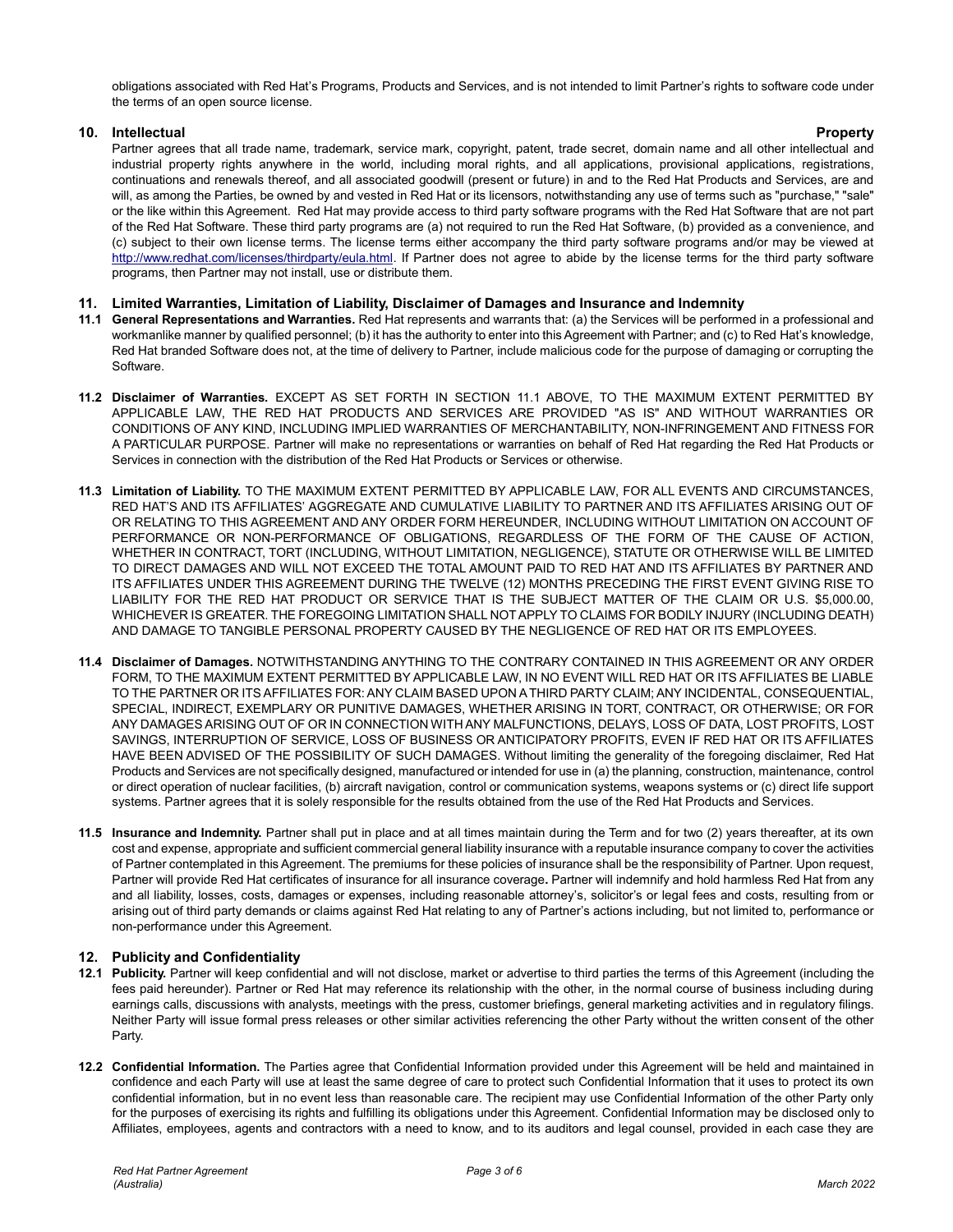under a written obligation or legal duty to keep such information confidential using standards of confidentiality not less restrictive than those required by this Agreement. **"Confidential Information"** means all information and materials disclosed by either Party to the other during the Term that is either marked confidential or, by the nature of the information or the circumstances surrounding its disclosure, would reasonably be considered confidential. Confidential Information does not include information that (i) is or later becomes publicly available without breach of this Agreement, or is disclosed by the disclosing Party without obligation of confidentiality; (ii) is known to the recipient at the time of disclosure by the disclosing Party without obligation of confidentiality; (iii) is independently developed by the recipient without use of the Confidential Information; (iv) becomes lawfully known or available to the recipient without restriction from a source having the lawful right to disclose the information; (v) is generally known or easily ascertainable by parties of ordinary skill in the business of the recipient; or (vi) is software code in either object code or source code form that is licensed under an open source license. Both Parties agree that obligations of confidentiality will exist for a period of two (2) years following initial disclosure of the particular Confidential Information.

**12.3 Privacy.** Partner acknowledges that any use of personal information (as that term is used in the *Privacy Act 1988* (Cth)) is consistent with Red Hat's privacy policy from time to time, which is described at http://www.redhat.com/legal/privacy\_statement.html. Partner must comply with the Australian Privacy Principles under the *Privacy Act 1988* (Cth), regardless of whether it is otherwise legally obliged to do so.

### **13. Termination**

- **13.1 Term.** This Agreement begins on the Effective Date and continues until the expiration or termination of all applicable Program Appendices ("**Term**"). The term of each Program Appendix is independent of the term of any other Program Appendix. "**Effective Date**" means the first date when both Parties have fully accepted or signed the Agreement.
- **13.2 Termination by Red Hat or Partner.** Red Hat may (without prejudice to any other right or remedy) terminate this Agreement in whole or in part (including any Program Appendix and Partner's participation in any Program) for any reason at any time upon ninety (90) days prior written notice to Partner. If Partner or Red Hat breaches the terms of this Agreement, and the breach is not cured within thirty (30) days after written notice of the breach is given to the breaching Party (except for payment obligations, in which case five (5) days), then the other Party may, by giving written notice of termination to the breaching Party, terminate this Agreement in whole or in part (including any Program Appendix and Partner's participation in any Program) without prejudice to any other right or remedy; unless a shorter cure period is otherwise stated under this Agreement or in the applicable Program Appendix and provided that no cure period is required for a breach of Sections 8, 9.1, 12.2, 12.3 or 14.3 hereof.
- **13.3 Effect of Agreement Termination or Expiration**. Termination or expiration of this Agreement in whole for any reason will immediately terminate Partner's participation in any and all Programs. Upon such termination or expiration, Partner will immediately (i) cease referring to itself as a Red Hat Partner, or any other title associated with the Program, and using those titles in any communication or advertising; (ii) to the extent applicable, cease all promotion, demonstration, sale(s) and distribution of the Red Hat Products and/or Services; (iii) cease all use of the Red Hat Marks; (iv) return or destroy, at Red Hat's option, all printed materials containing Red Hat Marks, including all documentation and Promotional Materials; and (v) remit all fees due to Red Hat within fifteen (15) days of such termination or expiration. If the termination is not the result of a Partner breach, the Partner will be entitled to sell, for a period of no longer than sixty (60) days after termination, any of its inventory of Red Hat Products (subject to this Agreement) for which Red Hat has been fully paid and that are required to fulfill any unperformed contracts of Partner outstanding at the date of termination or expiration. All rights and obligations of the Parties under this Agreement and all applicable Program Appendices will terminate immediately, except that obligations under Sections 6, 7, 8.2, 10, 11.2 -11.5, 12, 13.3 - 13.4, 14.1 - 14.3, 14.6, 15, 16 and 17 hereof, and any Partner payment obligations will survive such termination or expiration. Termination of this Agreement shall not affect any agreements between Red Hat and any End User.
- **13.4 No Compensation.** Upon termination or expiration of this Agreement for any reason or at any time, Red Hat will have no obligation to Partner (except as Red Hat otherwise may be liable to Partner for Red Hat's material breach of this Agreement), or to any employee, agent or representative of Partner, for compensation or for damages of any kind, whether on account of the loss by Partner or such employee, agent or representative of present or prospective sales, investments, compensation or goodwill. Partner hereby indemnifies and holds Red Hat harmless from and against any and all claims, costs, damages and liabilities whatsoever asserted by any employee, agent or representative of Partner under any applicable cancellation, termination, labor, social security, payments under national insurance, or other laws or regulations.

### **14. General Provisions**

- **14.1 Governing Law and Venue.** Any claim, controversy or dispute arising out of or related to this Agreement is governed by the substantive laws of the State of New South Wales, Australia. To the extent permissible by law, the terms of the United Nations Convention on Contracts for the International Sale of Goods will not apply, even where adopted as part of the domestic law of the country whose law governs the Agreement. Any claim, controversy or dispute arising out of, or in connection with, or with respect to the validity, interpretation and/or enforcement of the Agreement, including the breach thereof, will be finally settled exclusively by the state or federal courts of New South Wales, Australia, provided, however, that Red Hat may in its sole discretion, bring any claim or dispute (including but not limited to seeking injunctive relief and/or equitable remedy) arising out of, or in connection with the validity, interpretation and/or performance of this Agreement before any courts and/or administrative authorities, in any jurisdiction, having jurisdiction over the subject matter of any such claim or dispute.
- **14.2 Notices.** All notices, consents, waivers and other communications required or permitted by this Agreement must be in English, in writing, and will be deemed given when (a) delivered to the appropriate address by hand or by nationally recognized overnight courier service (costs prepaid); (b) sent by facsimile or e-mail with written confirmation of transmission by the transmitting equipment delivered promptly thereafter; or (c) received by the addressee, if sent by certified mail, return receipt requested, in each case to the following addresses, facsimile numbers or e-mail addresses and marked to the attention of the person (by name or title) designated hereafter (or to such other address, facsimile number, e-mail address or person as a party hereto may designate by notice to the other parties hereto): For Partner: the most current address/fax number indicated by Partner to Red Hat in writing; For Red Hat: Head of Legal Asia Pacific Region, 8 Shenton Way, #11-00, Singapore 068811; Facsimile: +65-6490-4201.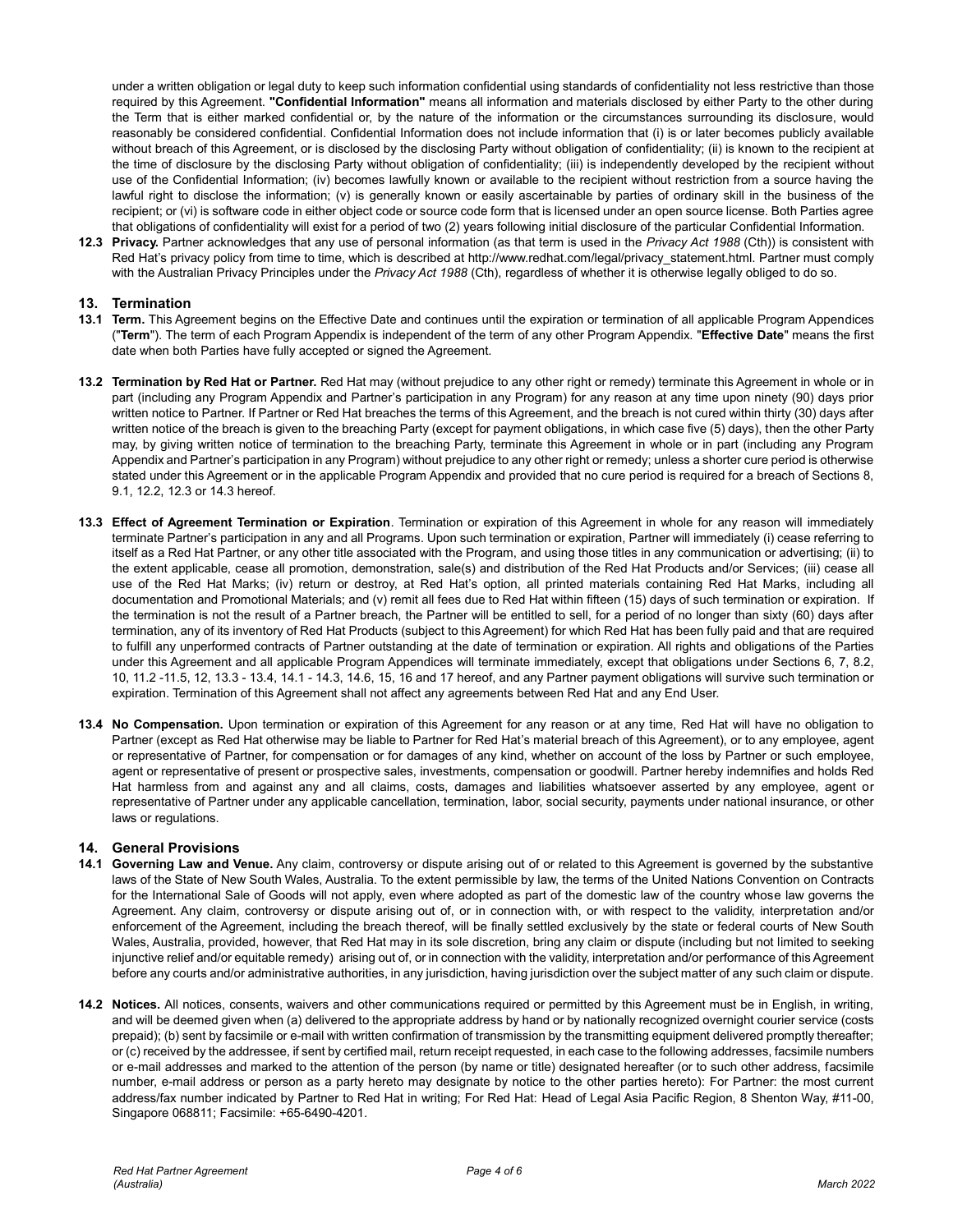### **14.3 Compliance with Law and Export Controls.**

**14.3.1** As between Red Hat and Partner, Partner (a) understands that countries, including the U.S., may restrict the import, use, export, re-export or transfer of encryption products and other controlled materials (which may include Red Hat Products, Services or related technical information) ("**Controlled Materials**"); (b) will be solely responsible for compliance with any such import, use, export, re-export or transfer restrictions in connection with Partner's use, sale and/or distribution of Controlled Materials; and (c) will be the importer and exporter of record of the Controlled Materials that Partner uses, sells and/or distributes, and is responsible for all associated obligations, including but not limited to, paying all import duties and tariffs, and obtaining any required regulatory approvals, registrations, and export and import licenses.

- **14.3.2** Partner acknowledges that Red Hat may be prohibited from providing Controlled Material(s) if Red Hat has knowledge or reason to believe that a violation of the applicable law will or has occurred.
- **14.3.3** As required by U.S. law, Partner represents and warrants that it: (a) understands that certain of the Controlled Materials are of U.S. origin and subject to export controls under the U.S. Export Administration Regulations (the "**EAR**"); (b) is not located in (or owned or controlled by any person or entity located in) any country listed in Country Group E:1 in Supplement No. 1 to part 740 of the EAR or by any person or entity listed on the U.S. Department of Treasury Office of Foreign Assets Control ("OFAC") list of Specially Designated Nationals and Blocked Persons ("SDNs") (and is not 50% or more owned or controlled by any one or more persons or entities identified on the SDN list); (c) will not export, re-export or transfer the Controlled Materials to (1) any prohibited destination, (2) anyone who has been prohibited from participating in U.S. export transactions by any federal agency of the U.S. government or (3) any end user who Partner knows or has reason to know will use them in the design, development or production of nuclear, chemical or biological weapons, or rocket systems, space launch vehicles, or sounding rockets, or unmanned air vehicle systems or any other prohibited use under the EAR; and (d) understands and agrees that if it is in the United States and exports, re-exports or transfers the Controlled Materials to eligible end users, it will, to the extent required by EAR Section 740.17(e), submit semi-annual reports to the U.S. Commerce Department's Bureau of Industry and Security, that include the name and address (including country) of each transferee.
- **14.3.4** Partner and its Affiliates and any other persons performing any activities related to this Agreement, will comply with all applicable laws and regulations including all applicable anti-corruption laws and regulations, such as the U.S. Foreign Corrupt Practices Act and the U.K. Bribery Act (collectively, the "**Anti-Corruption Laws**"), and will not engage in conduct that would cause Red Hat to violate any law or regulation including the Anti-Corruption Laws. None of Partner or its Affiliates, or any other persons performing activities related to this Agreement shall, directly or indirectly, offer, pay, promise to pay, or authorize the payment of anything of value to any government or public official to influence that government or public official in his or her official capacity, in order to retain or obtain business for Partner or Red Hat, or to secure any improper advantage for Partner or Red Hat. For purposes of this Agreement, government or public official includes employees and officers of a government agency, department or instrumentality, as well as the employees or officers of government-owned or government-controlled companies, public international organizations, political parties and candidates for political office. None of Partner or its Affiliates, or any other persons performing activities related to this Agreement shall, directly or indirectly, offer, promise or give a financial or other advantage to any person in order to induce the recipient to improperly perform any relevant function or activity, or to reward the recipient for the improper performance of any relevant function or activity, nor shall they solicit or accept a financial or other advantage from any person in exchange for the improper performance of any relevant function or activity. Partner will not submit any falsified documents or records to Red Hat. Partner will not permit its resellers or partners or any other third-party business partners (collectively, "**Supply Chain Entities**") acting on behalf of Partner in connection with the services performed under this Agreement to do anything that would violate or cause Red Hat to violate any law or regulation including the Anti-Corruption Laws. If Red Hat believes that Partner or any Supply Chain Entity has breached or may breach any of the provisions of this Section or a notice is provided pursuant to this Section, Red Hat may terminate the Agreement or suspend its performance without any liability to Partner.
- **14.3.5**Partner will not engage in any activity that is prohibited under the Anti-boycotting Act (50 USCA 2407) and the Restrictive Trade Practices or Boycotts Regulations of the EAR (set forth in 15 CFR Part 760) and shall comply with any applicable reporting requirements thereunder.
- **14.4 No Assignment.** This Agreement is only assignable by Partner with Red Hat's prior written consent. Any assignment made by Partner without Red Hat's prior written consent will be void and Red Hat will not be required to recognize the assignment. Red Hat may assign any or all of its rights and delegate or novate any or all of its obligations hereunder without the prior approval of Partner. At the request of Red Hat, Partner will execute any papers or documents reasonably necessary to give effect to such assignment or novation. Partner shall promptly notify Red Hat of any material change to its ownership structure.
- **14.5 Independent Contractor.** Partner and Red Hat are independent contractors for all purposes, without express or implied authority to bind the other. Neither Party nor its employees, agents or contractors is entitled to any employee benefits of the other. Each Party will be responsible for all costs and expenses incident to performing its business. Nothing in this Agreement shall be deemed to constitute a partnership or to create a relationship of principal and agent between the Parties for any purpose.
- **14.6 Force Majeure.** Neither Party will be liable for nonperformance or delays caused by acts of God, wars, riots, strikes, fires, floods, earthquakes, government restrictions, terrorist acts or other causes beyond its reasonable control. Upon the occurrence of any of the foregoing, the date of performance will be deferred for a period of time equal to the time lost by reason of the delay. This section does not relieve either Party of its obligation(s) to make payments.

### **15. Miscellaneous**

(a) All headings contained in this Agreement are inserted for identification and convenience, and will not be deemed part of this Agreement for purposes of interpretation. (b) If any provision of this Agreement is held invalid or unenforceable for any reason, but would be valid and enforceable if appropriately modified, then such provision will apply with the modification necessary to make it valid and enforceable. If such provision cannot be so modified, the Parties agree that such invalidity will not affect the validity of the remaining provisions of the Agreement.